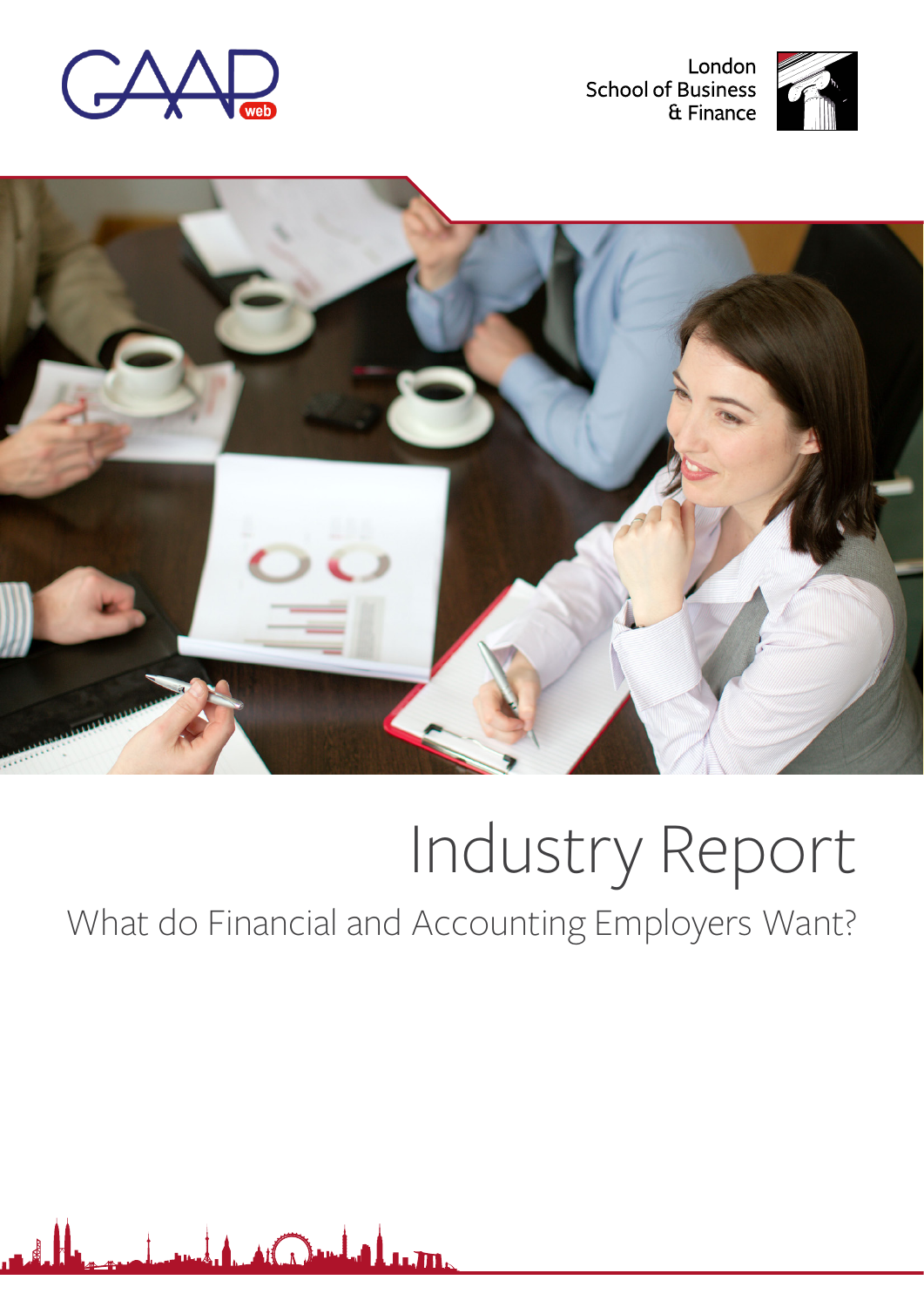## Foreword

## **Employers hire for attitude, skills and knowledge**

What we wanted to find out from this survey was the importance placed on accounting or other relevant degrees to entry level accountancy and finance recruitment. Does it make sense for a student to saddle themselves with substantial debt at university and what do they gain out of it? I suspect that although university life may be fun and will allow some individuals to mature, a traditional undergraduate degree might not be everyone's first option.

So I am delighted to see that the importance we place on professional courses is shared in the finance industry as a whole. The importance of being professionally qualified to the future advancement of any accounting professional cannot be overstated. Without such a qualification there is normally a limit to progression in any financial organisation.



Rob Sowerby, Director of Professional Courses, London School of Business & Finance

These qualifications will not suddenly catapult individuals to CFO roles, but more hurdles will have to be faced without them.

If employability and advancement are the key considerations, it may be far better for the student to eschew university and focus immediately on professional qualifications. This way the student can gain employment at an early stage and match knowledge learnt in the classroom with appropriate work experience.

We could not have come to these and other conclusions without the considerable assistance of GAAPweb in developing this survey. I would like to thank them and I look forward to co-operating again to ask other pertinent questions of the accounting industry and their training needs.

## **GAAPweb: From Part Qualified to CFO**

Our aim in participating in this research was to understand the key requirements employers have when recruiting entry level candidates. We know that 80 % of GAAPweb candidates hold a professional qualification but wanted to understand 'is this what recruiters are looking for?' The research highlights that qualifications are of



course important to recruiters but there are many other factors that candidates should be aware of.

We continue to work with institutions such as London School of Business and Finance to help candidates enter the job market and build their career in finance and accountancy.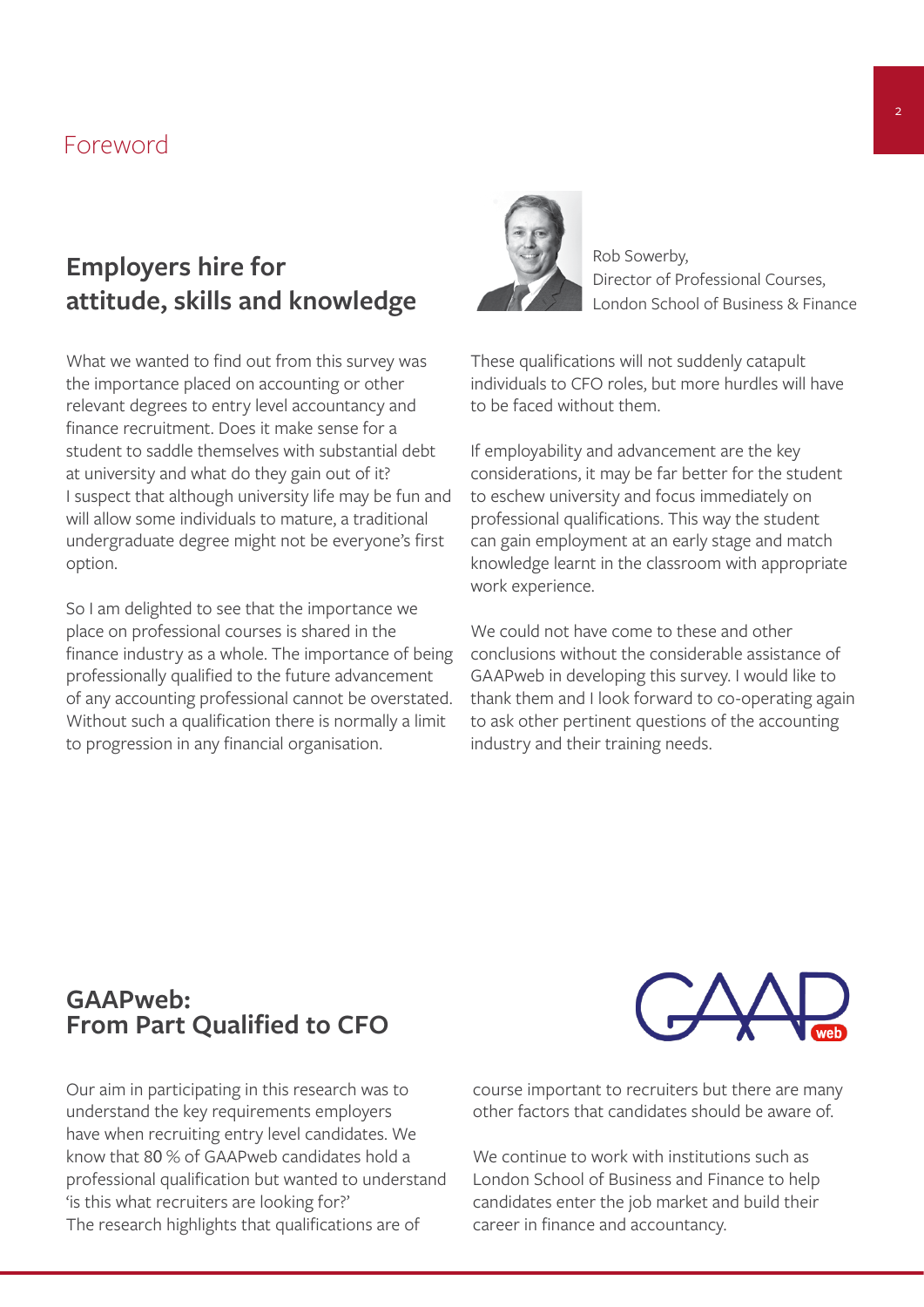## Executive Summary

In May 2014, the London School of Business & Finance (LSBF) and GAAPweb conducted an online survey to find out what financial and accountancy employers look for in candidates when recruiting for entry level positions. LSBF and GAAPweb gathered information from 149 senior managers in the financial industry, as well as from human resources departments and recruitment consultants specialising in the sector. The findings provide a clear insight into the fundamental importance that professional qualifications such as AAT, CIMA and ACCA play in the sector. The survey also revealed the most sought-after technical and soft skills that employers are looking for in their entry-level candidates.

In a competitive industry such as accountancy, having the right skill set is just the first step towards a demanding but potentially rewarding career. While the path towards career success is clear for many young accountants, the options available when it comes to qualifications and training programmes can confuse many of those looking to enter the profession. With that in mind, LSBF and GAAPweb are providing information to simplify matters for budding accountants who might find it difficult to choose the most appropriate qualifications, specialisations or professional training options. This survey's goal was to identify what employers want from entry level candidates and the career paths or courses of study that will make it easier for young professionals looking to progress.

With the recent and substantial rise in university tuition fees, students are increasingly questioning the importance of a degree to their future career, weighing up the costs and benefits of making such a commitment. At the same time, the popularity of professional qualifications such as AAT, ACCA and CIMA seems to reflect the fact that students might be more open to different pathways through which they can enter the profession.

So the question is: does a student benefit from gaining a degree if wishing to operate in the accounting industry? Or would it be more cost effective to study for professional exams immediately after leaving school? The fundamental issue is that further study might still be required after gaining a degree, as the professional qualification is the core requirement for any senior accounting position.

In order to answer these questions, LSBF and GAAPweb sent an online survey to a segment of GAAPweb's clients. A total of 149 individuals responded to the survey, the majority being senior finance managers (81.8%). Recruitment consultants and financial firms' human resources department represent 5.3% of the surveyed sample. Other participants included development bankers, chief administrative officers, financial governance managers and finance and HR directors. Although it was a relatively small sample, the selection of the right participants was essential to ensuring that results were representative of the views of decisionmakers in the recruitment process.

#### **Respondents Profile: Please select the option that best describes your role**

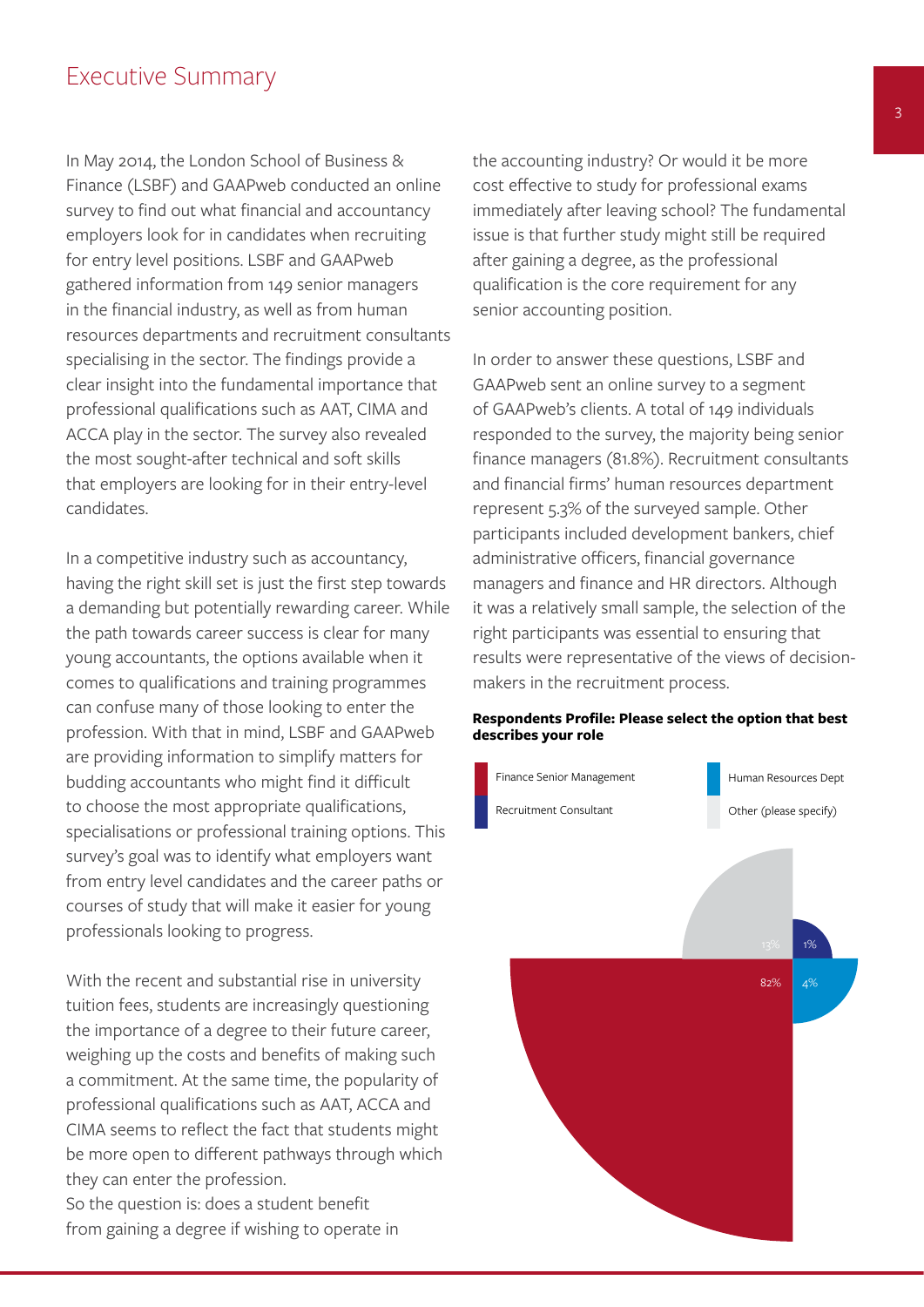## Key Findings

The survey results indicate some fundamental truths surrounding the accounting profession that, in the current educational climate, might change the landscape of the accountancy training industry. Although university degrees are still highly regarded by employers, the survey found that professional qualifications such as AAT, CIMA and ACCA were considered "as important" as undergraduate degrees. Another key fact that emerged is the critical importance of previous work experience. The results show that having previous exposure to the professional world and to the work environment is still a competitive advantage for candidates at all levels.

#### 1. Most valuable qualifications

When it comes to entry-level recruitment, different accountancy firms have different structures in place. While Big Four firms usually run well-known training and development programmes for their entry-level staff, smaller firms tend to recruit young graduates or part-qualified accountants

and sponsor the continuation of their studies. "We prefer to recruit entry-level professionals and grow them within the business", said one of the survey participants. "Some do have unrealistic expectations that they will be management accountants within a year".

When asked what qualifications are the most valuable for their entry-level accounting staff, A-levels had the highest score, with 59% of respondents saying they are either 'important' or 'extremely important' in the recruitment process. Interestingly, academic degrees and professional qualifications had very similar overall scores. While 48.54% of participants said they considered relevant degrees (e.g. BA Accounting) to be 'important' or 'extremely important', 46.31% stated that they consider professional accountancy qualifications such as ACA, ACCA and CIMA to be 'important' or 'extremely important' when it comes to selecting candidates (as shown in Figure 1). The fact that professional qualification are considered as important as traditional university



#### Figure 1: **What qualification do you find most valuable for your entry-level accounting staff?**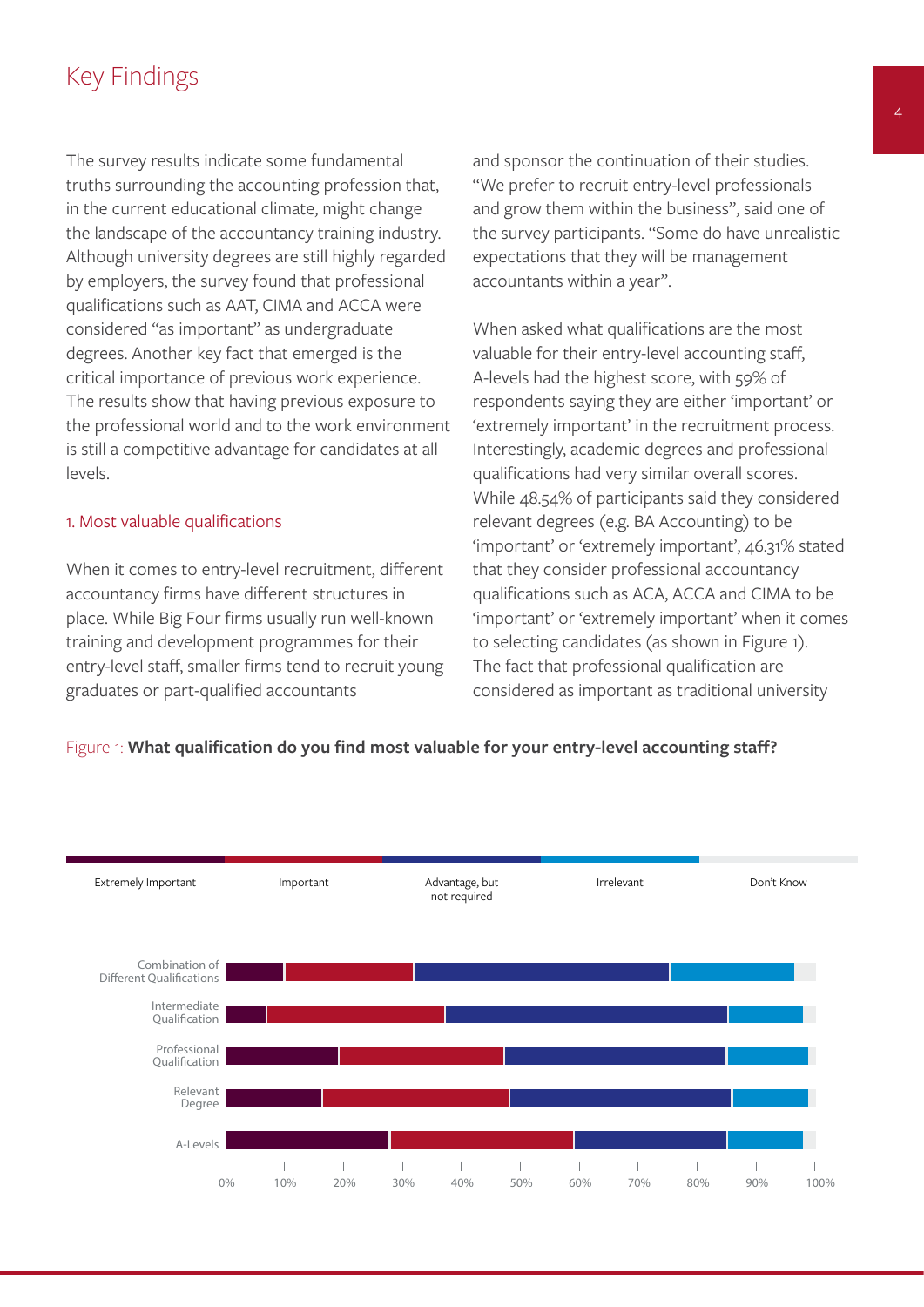degrees is not surprising given the level of rigour that the professional exams bring to application of technique over theoretical learning and the fact that the hiring manager is likely to be professionally qualified and can see the benefits of being so from their own experience.

Results also show that entry-level candidates can benefit from the competitive edge granted to them by intermediate accountancy qualifications such as AAT and CAT, with 49% of participants qualifying them as an 'advantage, but not required'. Furthermore, 30.2% said that they are 'important'. However, intermediate qualifications don't seem to be a crucial factor in the recruitment process, as only 7% of interviewees said they were "extremely important".

Similarly, combinations of different qualifications (e.g. ACCA + BSc), which is a growing trend in the accountancy training industry, are considered a benefit by recruiters, with nearly 45% of interviewees giving them the 'advantage, but not required' vote.

#### 2. Recommended professional qualifications

Professional qualifications play a very important role in the British financial and accountancy sectors. The law requires that many functions must be carried out by a registered, qualified, chartered

professional. As a result, there is a wide range of professional accountancy qualifications available on the market. Such diversity can generate uncertainty amongst students who want a career in the sector, so we asked interviewees to tell us. which qualifications are the most recommended for entrylevel accounting staff.

The results show an interesting trend. The most popular option was AAT (Association of Accounting Technicians), an intermediate, technical qualification, which was 'selected' by nearly half of all respondents (49.66%). Second on the list is CIMA (Chartered Institute of Management Accountants), a qualification that focuses on management accounting and strategy formulation (Figure 2).

Another high scorer was the ACCA (Association of Chartered Certified Accountants) qualification, which prepares students for the statutory requirements of Accounting, Tax and Audit. It was selected by more than 35% of all respondents. While some of the respondents commented that the preference for a specific qualification depends upon the role, CIMA and ACCA's popularity shows that most firms still prefer candidates to hold the largest and most widely recognised qualifications, even for entry-level roles. Other qualifications included in the survey scored significantly lower. The ACA (Association of Chartered Accountants) was selected by just over

### Figure 2: **Which of the following professional qualifications are the most recommended for entry-level accounting staff?**

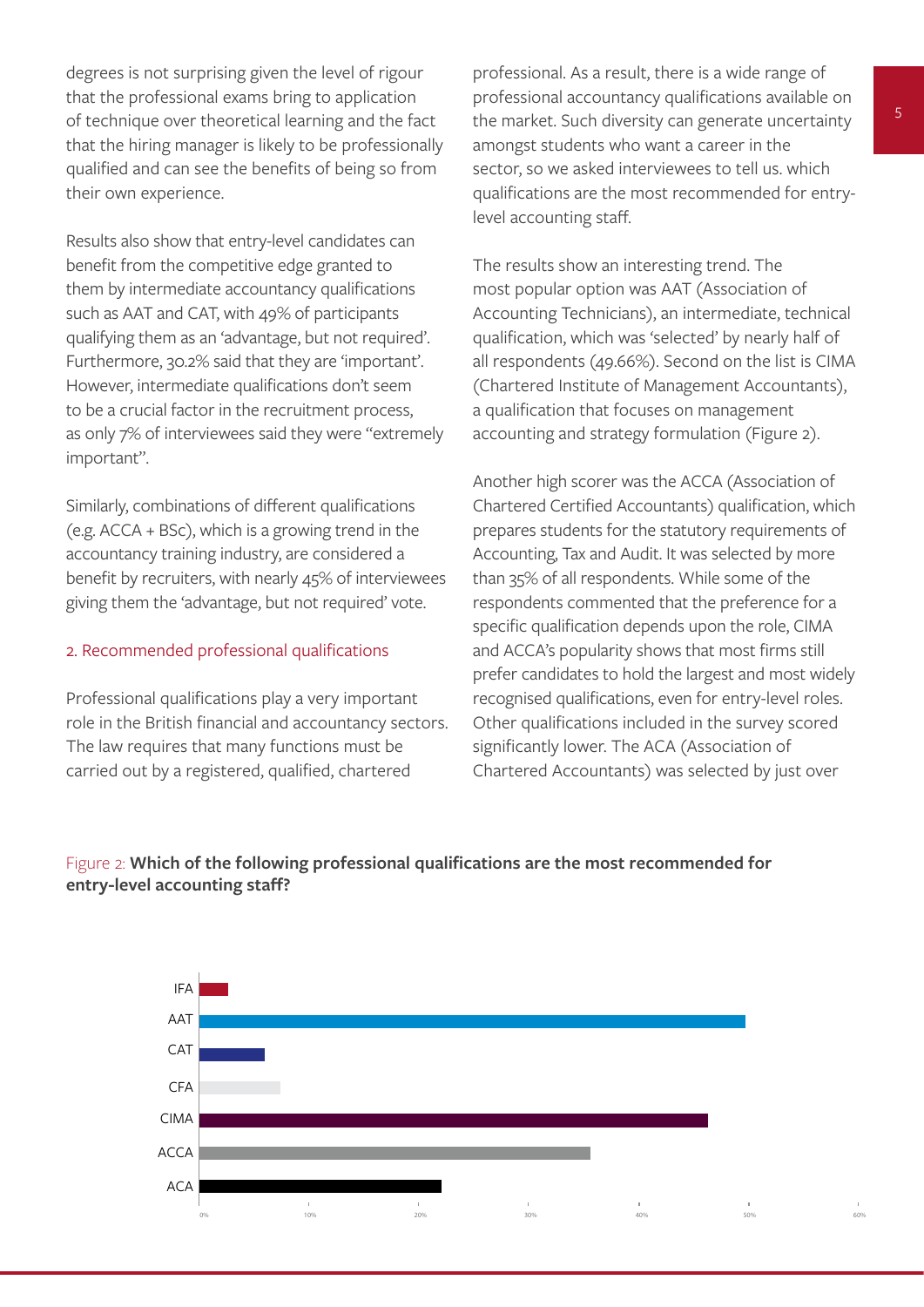one fifth of respondents, while CFA® (Chartered Financial Analyst), CAT (Certified Accounting Technician) and IFA (Institute of Financial Accountants) were recommended by less than 10% of respondents. This significant difference could be because qualifications such as CFA, CAT and IFA have an industry-specific focus, while CIMA, AAT and ACCA tend to be more comprehensive.

Accountancy is a large industry, with sub-fields including forensic accounting, public sector accounting and many other disciplines. So we asked participants to tell us which accountancy disciplines they look for knowledge of.

On this count, financial accounting came out on

top, with nearly 85% of respondents regarding it as 'important' or 'extremely important'. Managerial accounting, budgetary accounting, accounting information systems, tax accounting, audit & assurance and cost accounting seem to also be in high demand (Figure 3).

#### 3. Candidates' profile – personal attributes

In addition to discovering what employers look for in candidates, a key aim of the survey was to help young people choose the most adequate training to fit around their career, and how best to progress. We asked respondents to detail which attributes they consider important when recruiting for entrylevel roles (Figure 4).



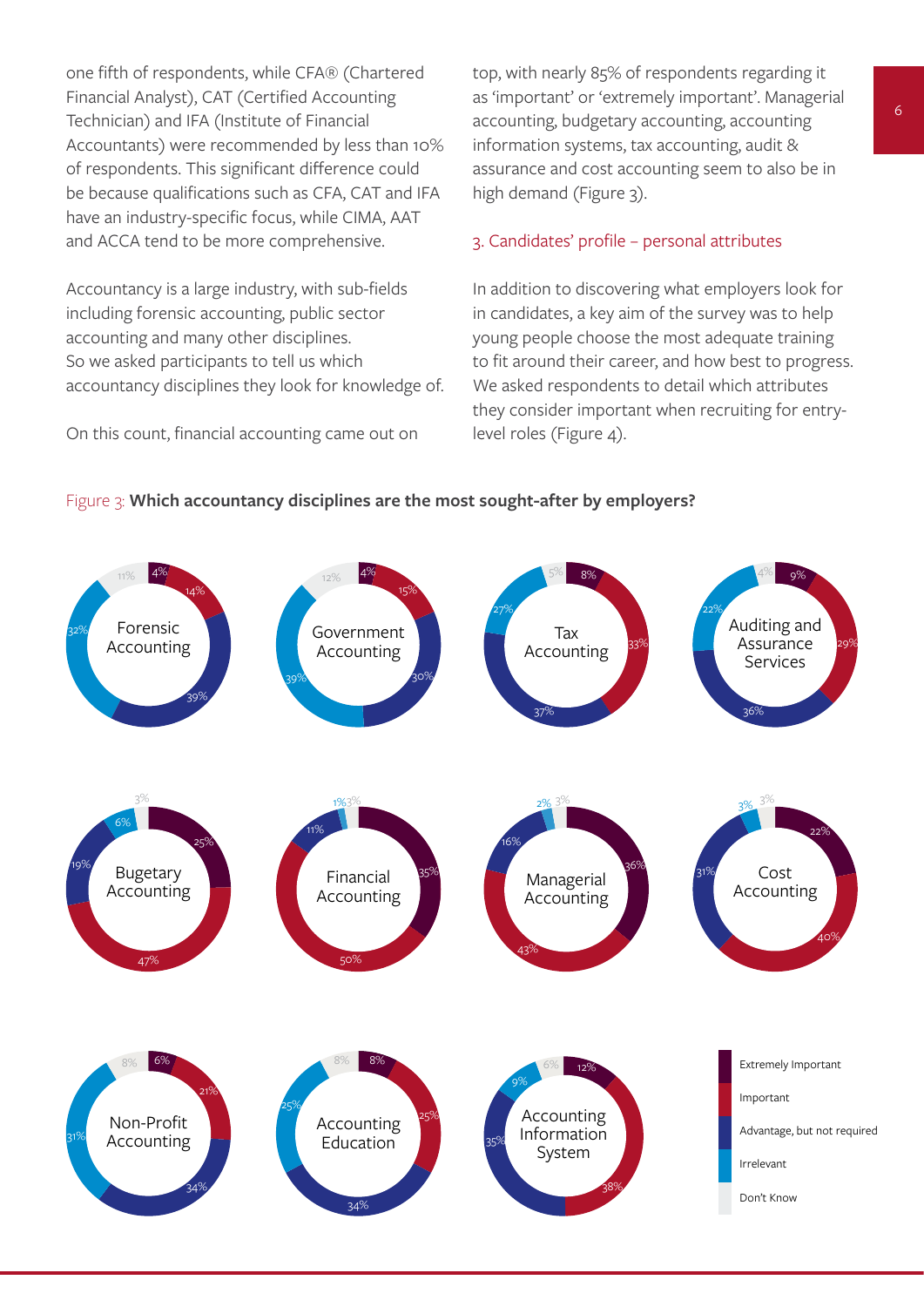The highest-scoring single attribute was aptitude/ motivation, with 91% of respondents classing these skills as 'important' or 'extremely important'. Quoting one participant, "motivation is the most important feature in a candidate – all the other things will follow". Another respondent said: "At entry level I want people with aptitude, and integrity. We'll teach them everything they need to know and help them through further education if they want it".

The second highest-scoring attribute was relevant work experience, which was considered 'important' or 'extremely important' by 73% of respondents. Interestingly, despite focusing on entry-level roles, this result shows that having previous exposure to a professional work environment is still a competitive advantage for candidates at all levels. As one of the respondents explained, "Work experience is most important, as is common sense". Interestingly, in the same question the 'relevant work experience' option scored higher than the 'degree/professional qualification option', reflecting the importance of apprenticeships and internship programmes as a step towards further career development. To quote one participant: "I am in the process of recruiting for two finance assistants. Despite requesting experience it's been surprising that over

60% of applicants have no relevant experience". Many employers also consider voluntary work, internships and placements as an advantage.

Also on the list: soft skills (e.g.: presentation, communication, etc) scored slightly higher than technical skills (e.g.: SAGE, financial modelling, etc), showing that employers are taking qualities such as teambuilding and good communication skills into consideration when recruiting for entry-level roles. The gap between soft and technical skills, however, is not too wide. While soft skills were considered 'important' or 'extremely important' by 70% of participants, technical skills had 61.91% of the same responses.

These results are reflected in a comment made by another participant: "The will is far more important than the skill. Team working, commitment and time management are key."

#### 4. Technical skills

In order to discover what kind of technical knowledge employers are demanding of their candidates, we provided participants with a list of skills and asked them to rate how useful they are for an entry-level role at their company or client. As expected, software such as Microsoft Office had



#### Figure 4: **How important are the following attributes when considering an entry level candidate?**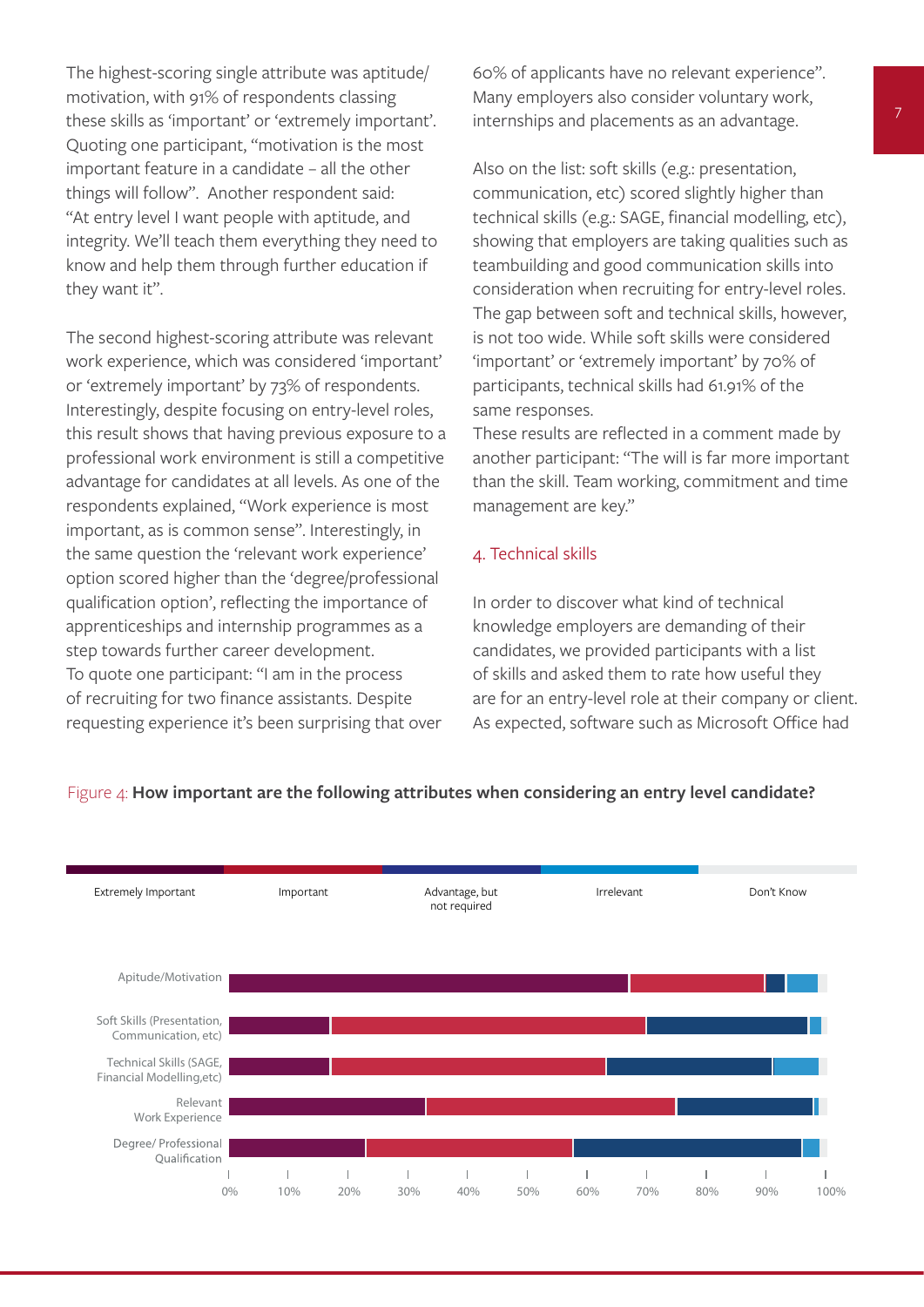the highest score, followed by financial modelling, financial analysis, financial reporting, and budgets & forecasting. "MS Office is basic – if they don't have that they don't get in the door", said one participant (Figure 5). Other specific skills such as tax and business law, SAP, IFRS/GAAP knowledge, SAGE bookkeeping and market analysis also had fairly high scores. None of the skills on the list had a notably low score, which might indicate that a comprehensive set of technical skills is something that employers look for in their candidates, even at entry-level. As explained by a respondent: "the person should not only have technical [skills], academic [skills] and experience, but also be a quick learner with a good personality".

#### 5. Soft skills

Across most industries, soft skills can be as important as the technical skills that are required to do the job efficiently. This is no different in the accountancy and financial sector. As one participant stated it, "there is a definite shortage of good entry-level candidates. Those candidates who are on the market often cannot communicate (either verbally or in writing) effectively, and struggle to apply what accounting knowledge they have to practical situations". LSBF and GAAPweb asked participants which soft skills would be most useful for an entrylevel role at their company or client. The results give a clear insight into what is required from



#### Figure 5: **Which technical skills would be most useful for an entry-level role at your company/client?**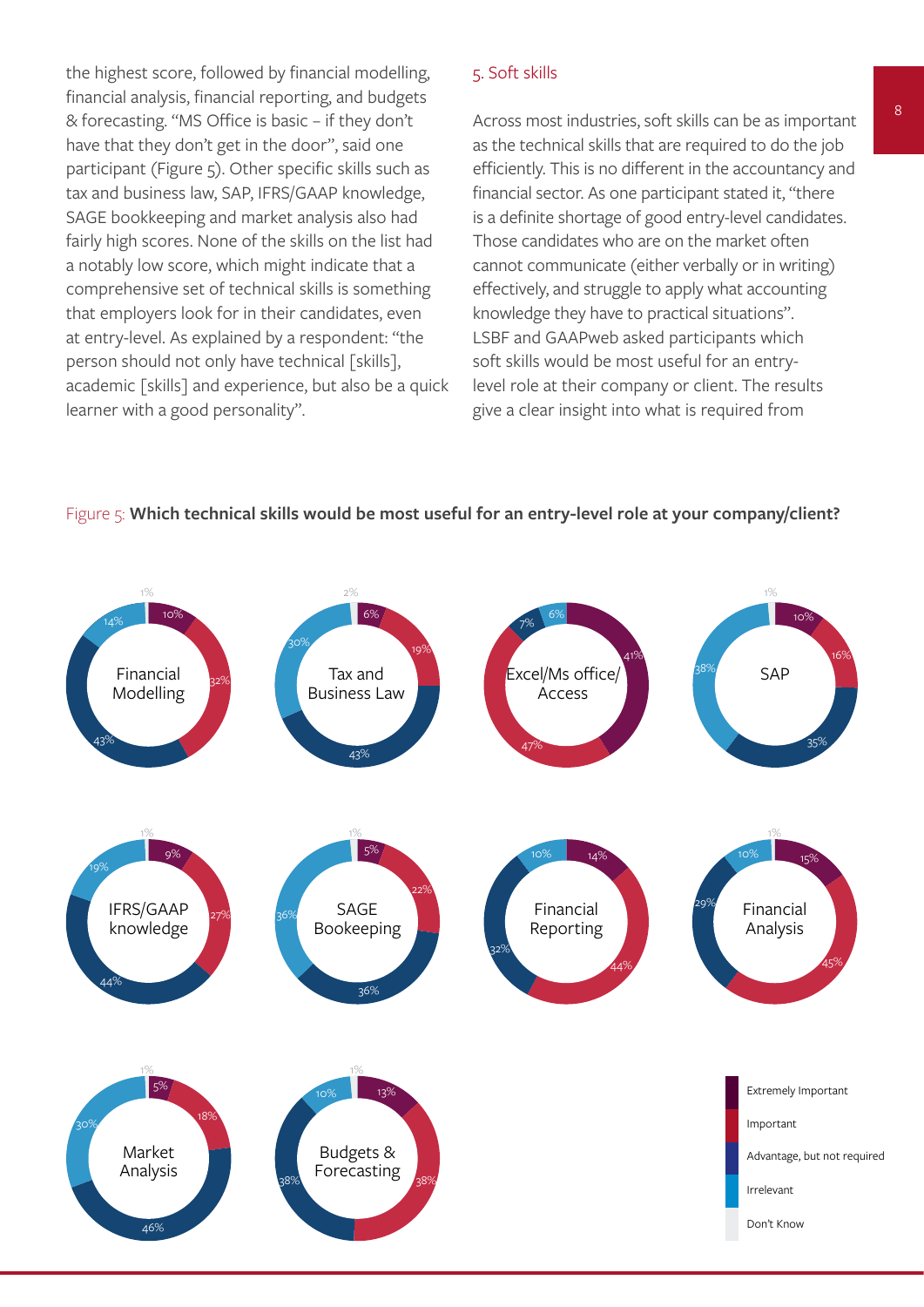young accountants in the workplace (Figure 6). Communication skills had the highest score, with more than 88% of respondents considering them to be 'important' or 'extremely important'. These were followed closely by business and personal ethics, people skills and teamwork, problem solving and time management. Presentation skills and creativity also scored relatively high while, skills such as coaching,

leadership and negotiation had low scores, with 27% and 23% of participants respectively saying these are "irrelevant" for entry-level candidates. "I would not expect an entry-level individual to know more than basic accounting" said one respondent. "Odds are they are right out of school. Certifications are tests; while they may be difficult, they don't gauge the ability of the person to actually perform."

#### Figure 6: **Which soft skills would be most useful for an entry-level role at your company/client?**





People Skills - team work Coaching and Leadership Creativity



27%

1%

Presentation Skills **Communication skills** Problem Solving Presentation Skills **Problem Solving** 











Time Management **All and Struth Business - Personal Ethics Negotiation** 



Extremely Important Important Important Advantage, but not required

Irrelevant Don't Know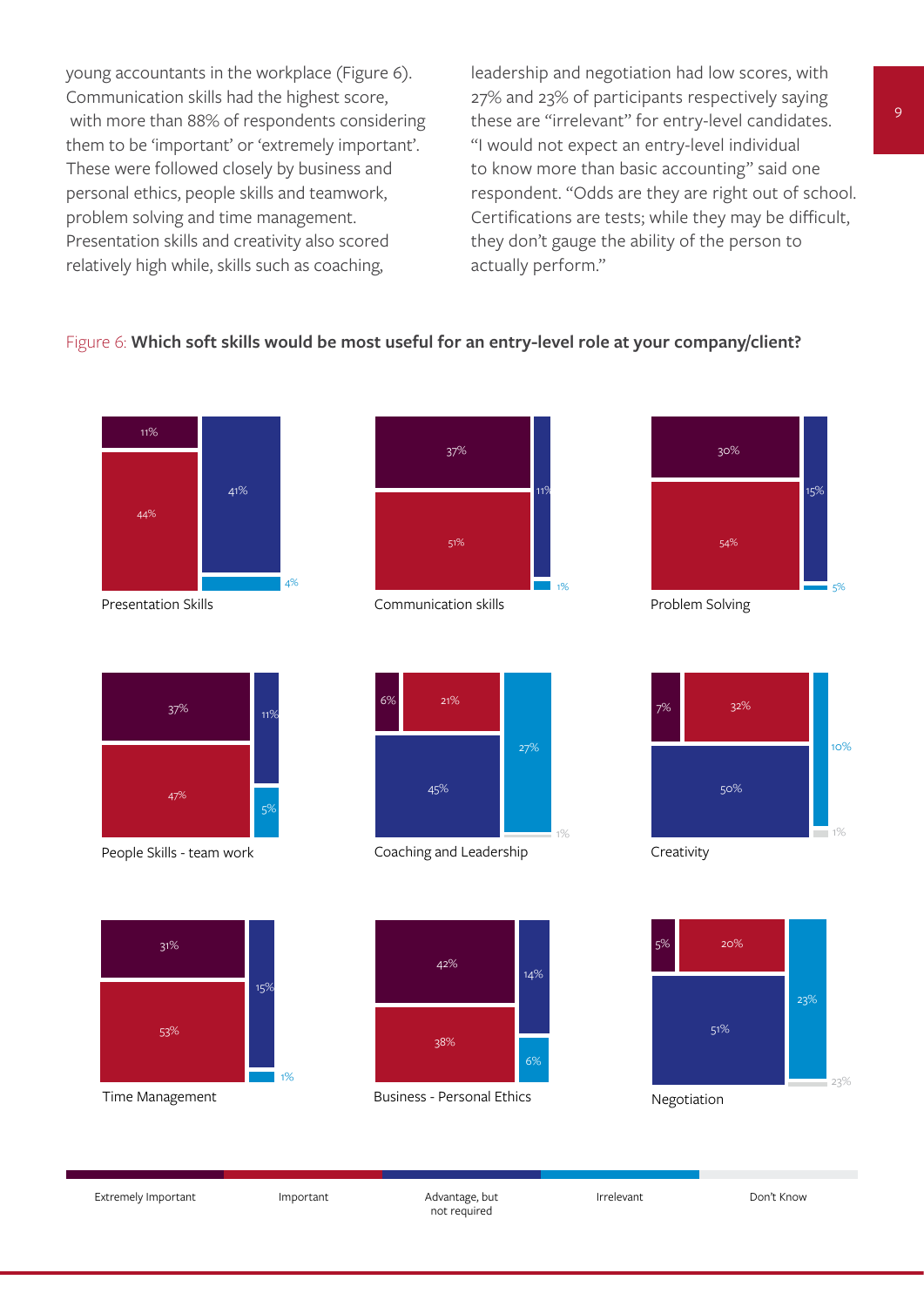## **What Employers Really Look For**

"Self-confidence and job interest will take you a long way"

- "Recruit for attitude and basic level of ability"
- "Attitude Skill and Knowledge. At entry level I want people with attitude and integrity."
- "Ability to listen and understand along with willingness to learn, evaluate and make decisions"

"At entry level we're looking for someone with initiative, common sense and enthusiasm."

"Proper education, high motivation and ambition do all the tricks"

"Aptitude, motivation and potential are the most important."

 "Practical skills and a can-do attitude are essential in a small company"

"Work ethics remains important – the worklife balance mentality is fine but the profession requires people who will put in long hours when required"

"The engagement with the company is also key for entry level recruitment"

"Thinking on your feet, mental arithmetic and a positive attitude are all very important. Being willing to try but knowing when to ask for help is essential"

## Conclusion

The last few years have seen major changes in the accountancy and financial training industry. With the rise of university tuition fees, there is a growing demand for courses that provide students with more than just a qualification. As well as value for money, students and budding accountants are looking for different opportunities through which they can break into the profession, whilst making new contacts and gaining experience. Our survey demonstrates, previous work experience is an essential competitive edge when it comes to entrylevel recruitment.

When hiring young accountants, employers are looking for candidates with a relevant qualification (degree or professional qualification), basic technical skills and some previous work-experience. When it comes to accountancy training, the popularisation of professional qualifications such as AAT, CIMA and ACCA amongst students seems to be reflected by what employers are looking for in their recruits. Although the popularisation of professional qualifications seems to be an important trend, recruiters are increasingly giving preference to work experience whilst placing more emphasis on personality traits such as motivation and communication skills. All of which presents a new challenge for educational institutions, namely that basic job skills are no longer sufficient. They must produce professionals who deliver effective feedback, demonstrate a passion for their work and operate effectively in teams.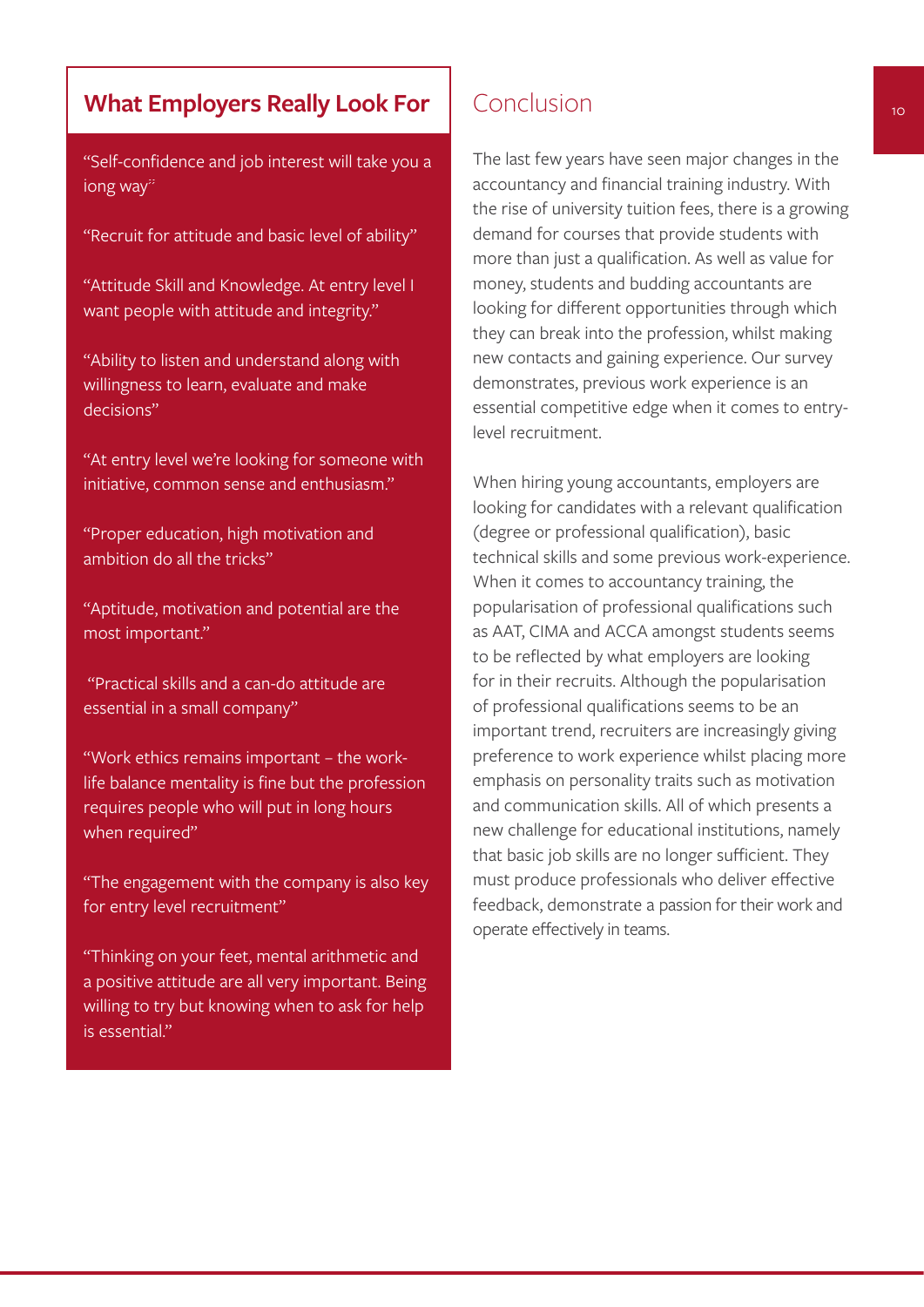## About LSBF About GAAPweb

London School of Business & Finance (LSBF) offers industry-focused programmes designed to reflect global market trends. LSBF attracts the most talented and ambitious candidates from more than 150 countries worldwide, and works together with its corporate partners to develop programmes structured with an up-to-date and international perspective in mind.

With a powerful e-learning platform and programmes covering industries from fashion to finance, LSBF has seen exponential growth over the last 10 years, establishing campuses in the UK, Singapore and Canada, and regional offices in over 12 cities around the world.

Alongside a wide range of undergraduate and postgraduate degree programmes, LSBF also offers intensive programmes leading to professional qualifications in accountancy, finance, marketing and tourism: ACCA, CFA®, CIMA, CIM, OTHM.

The school's innovative programmes are designed to help students distinguish themselves from other accounting, finance and marketing professionals – by providing not only a professional qualification, but also the practical skills that employers search for. At LSBF, students are also able to take advantage of a wide range of high quality study support and resources, all geared to rapidly accelerate their professional career.

LSBF is a Queen's Awards for Enterprise winner and an ACCA Approved Learning Provider Gold, in the London, Birmingham and Manchester campuses.

GAAPweb is the UK's leading job site for finance and accountancy professionals, advertising the latest vacancies from Part Qualified accountants to Finance Directors across all industry sectors.

Over 135,000 accountants visit GAAPweb each month. GAAPweb consistently deliver excellent results for a range of employers from SMEs through to big 4 and major corporate employers.

GAAPweb attracts a professional and qualified audience with 80% of candidates holding a professional qualification.

GAAPweb develop their quality audience through long-standing affiliations with key partners such as AAT, ACCA, IFA, PQ Magazine, London School of Business and Finance, the Institute of Directors, Accountex and Winmark's FD Chamber.